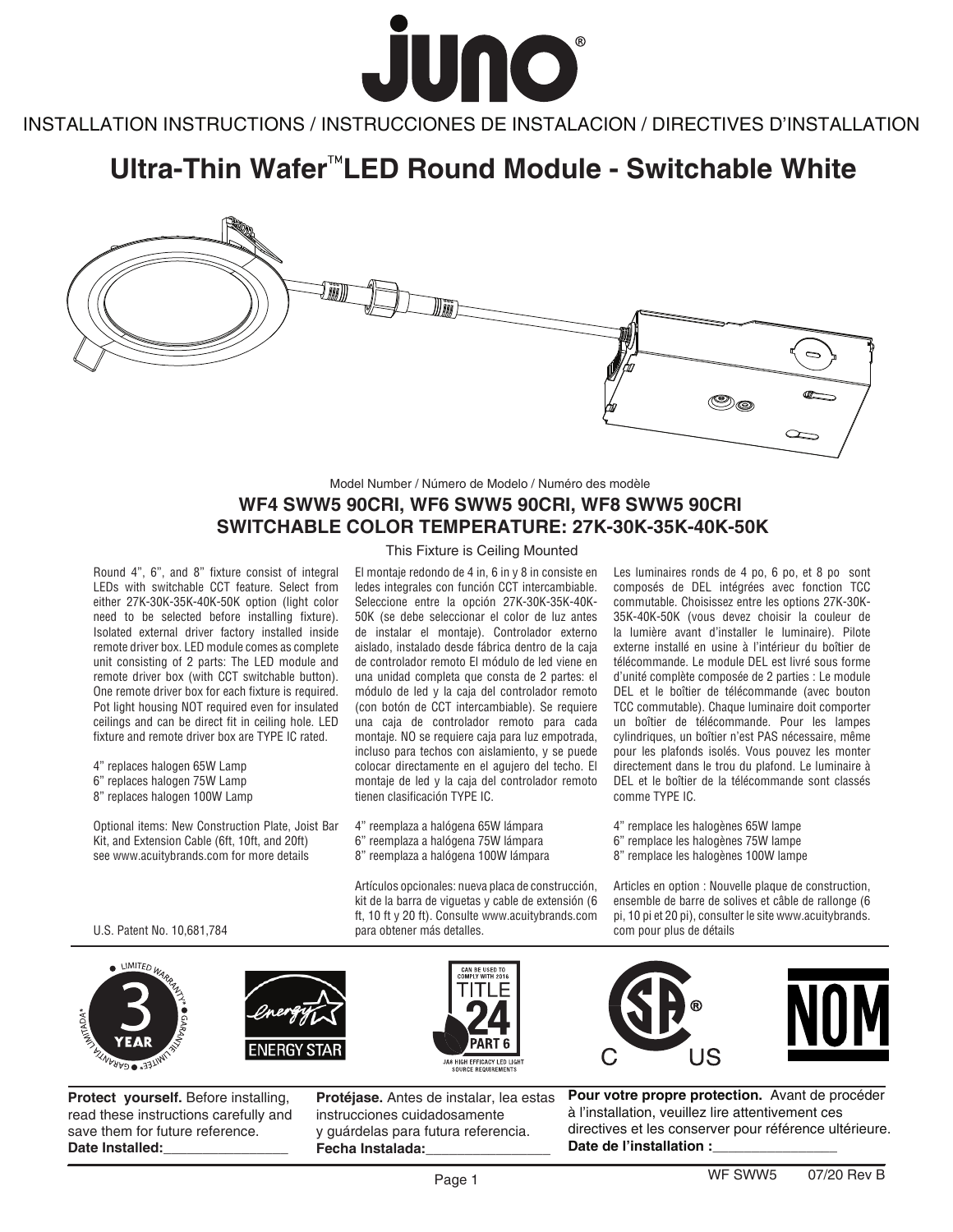## **LED IMPORTANT SAFETY INSTRUCTIONS**

#### **READ AND FOLLOW ALL SAFETY INSTRUCTIONS! SAVE THESE INSTRUCTIONS AND DELIVER TO OWNER AFTER INSTALLATION**

- $\bullet$  To reduce the risk of death, personal injury or property damage from fire, electric<br>shock, falling parts, cuts/abrasions, and other hazards please read all warnings and<br>instructions included with and on the fixture b
- Before installing, servicing, or performing routine maintenance upon this equipment,<br>• follow these general precautions.<br>• Installation and service of luminaires should be performed by a **qualified licensed**<br>• **Calcitric**
- luminaires' construction and operation and any hazards involved. Regular fixture
- maintenance programs are recommended.<br>• It will occasionally be necessary to clean the outside of the refractor/lens. Frequency<br>of cleaning will depend on ambient dirt level and minimum light output which is<br>acceptable to
- any mild, non-abrasive household detergent, rinsed with clean water and wiped dry.<br>Should optical assembly become dirty on the inside, wipe refractor/lens and clean in<br>above manner, replacing damaged gaskets as necessary.<br>
- Recycle: For information on how to recycle LED electronic products, please visit
- www.epa.gov.<br>• These instructions do not purport to cover all details or variations in equipment nor to<br>provide every possible contingency to meet in connection with installation, operation,<br>or maintenance. Should further arise which are not covered sufficiently for the purchaser's or owner's purposes, this<br>matter should be referred to Acuity Brands Lighting, Inc.

#### ⚠ **WARNING RISK OF ELECTRIC SHOCK**

- Disconnect or turn off power before installation or servicing. • Verify that supply voltage is correct by comparing it with the luminaire label
- information. Make all electrical and grounded connections in accordance with the National
- Electrical Code (NEC) and any applicable local code requirements. All wiring connections should be capped with UL approved recognized wire connectors.
- 

#### ⚠ **CAUTION RISK OF INJURY**

• Wear gloves and safety glasses at all times when removing luminaire from carton, installing, servicing or performing maintenance. • Avoid direct eye exposure to the light source while it is on.

#### ⚠ **WARNING RISK OF BURN**

- 
- 
- Allow lamp/fixture to cool before handling. Do not touch enclosure or light source.<br>• Do not exceed maximum wattage marked on luminaire label.<br>• Follow all manufacturer's warnings, recommendations and restrictions for: d

#### ⚠ **CAUTION RISK OF FIRE**

• Keep combustible and other materials that can burn, away from lamp/lens. • Do not operate in close proximity to persons, combustible materials or substances affected by heat or drying.

### **CAUTION: RISK OF PRODUCT DAMAGE**

- Never connect components under load. Do not mount or support these fi xtures in a manner that can cut the outer jacket or
- 
- 
- damage wire insulation.<br>
 Never connect an LED product to an unapproved dimmer pack. Contact ABL<br>
directly for any dimmers not specifically recommended for the product.<br>
 Unless individual product specificalions deem ot
- 
- where fixture will be exposed to rain, high humidity, extreme temperature changes or restricted ventilation
- 
- restricted ventilation.<br>• LED products are Polarity Sensitive. Ensure proper Polarity before installation.<br>• Electrostatic Discharge (ESD): ESD can damage LED fixtures. Personal grounding<br>• equipment must be worn during al life, or alter performance.
- There are no user serviceable parts inside the unit. Do not rewire, reconfigure, or<br>modify the unit or attempt any repairs yourself. Additionally, field replacement of the<br>LED assembly or lamps is not allowed by UL standar event your unit may require service, stop using the unit immediately and contact an ABL representative.

All luminaires that contain electronic devices that generate frequencies above 9kHz from any component within the luminaire comply with one of the following Part 15 of the FCC Rules. Operation is subject to the following two conditions:

- (1) This device may not cause harmful interference (2) This device must accept any interference received, including interference that may cause undesired operation.
- This device complies with Part 18 of the FCC Rules but may cause interference with cordless and cell phones, radios, televisions, and other electronic devices. To correct<br>the problem move the device away from the luminaire or plug into a different outlet.<br>This product may cause interference to radio equi near maritime safety communications equipment or other critical navigation or

# **Failure to follow any of these instructions could void product warranties. For a complete listing of product Terms and Conditions, please visit www.acuitybrands.com.**

#### **OUR BRANDS**

**Indoor/Outdoor:** Lithonia Lighting, Carandini, Holophane, RELOC<br>**Indoor Lighting:** Gotham, Mark Architectural Lighting, Peerless, Renaissance<br>Lighting, Winona Lighting

# **Outdoor Lighting:** American Electric Lighting, Antique Street Lamps, Hydrel, Tersen **Controls:** DARK TO LIGHT, Lighting Control & Design, ROAM, Sensor Switch, Synergy

## **Acuity Brands Lighting, Inc. assumes no responsibility for claims arising out of improper or careless installation or handling of its products.**

ABL LED General Warnings, Form No. 503.203 © 2010 Acuity Brands Lighting, Inc. All rights reserved. 12/01/10

communications equipment operating between 0.45-30MHz.

## **INSTRUCCIONES DE SEGURIDAD IMPORTANTES SOBRE EL LED**

#### **LEA Y RESPETE TODAS LAS INSTRUCCIONES DE INSTALACIÓN GUARDE LAS INSTRUCCIONES Y DEVUÉLVALAS AL PROPIETARIO DESPUÉS DE REALIZAR LA INSTALACIÓN**

- Para reducir el riesgo de muerte, lesiones personales o daño a la propiedad que pueda surgir de incendios, choques eléctricos, cortes, abrasiones, caída de partes y otros pelígros lea todas las<br>advertencias e instrucciones incluidas en la caja o su interior, además de las etiquetas del montaje.<br>● Antes de instalar,
- generales.<br>• La instalación y el mantenimiento de las luminarias lo debe realizar un **electricista calificado** ·
- **autorizado.** • El mantenimiento de las luminarias lo debe realizar una persona familiarizada con la fabricación
- 
- y el funcionamiento de este producto así como con los peligros relacionados con este. Se<br>recomienda realizar el mantenimiento regular de los montajes.<br>● Cada tanto será necesario limpiar la parte externa del refractor y d para el usuario. El refractor/la lerite se debe lavar con una solución de agua tibia y detergènte<br>de uso doméstico suave no abrasivo, enjuagar con agua limpia y secar. Si el montaje óptico se<br>ensuciara por dentro, limpie e
- reemplace las juntas dañadas. • **NO INSTALE EL PRODUCTO SI ESTÁ DAÑADO** Esta luminaria se embaló adecuadamente
- de modo tal que las piezas no resulten dañadas durante su transporte. Inspecciónelas para<br>confirmarlo. Reemplace toda pieza que se dañe o rompa durante su montaje o posterior a este.<br>● Reciclado: Para obtener información
- www.epa.gov. Estas instrucciones no pretenden cubrir todos los detalles o las variaciones de los equipos ni abarcar todas las posibles eventualidades relacionadas con la instalación, el funcionamiento o el mantenimiento. Si necesita más información o surgen problemas específi cos que no están debidamente cubiertos en la información del producto, remítase a Acuity Brands Lighting, Inc.

#### **ADVERTENCIA: RIESGO DE CHOQUE ELÉCTRICO**

- Desconecte o interrumpa la energía eléctrica antes de realizar la instalación o la reparación. Verifi que que el voltaje de alimentación sea correcto; compárelo con la información de la etiqueta de la luminaria.
- Realice todas las conexiones eléctricas y a tierra en cumplimiento con el Código Eléctrico Nacional y de los requisitos del código local vigente.
- Todas las conexiones de cableado deben cubrirse con conectores para cable

## reconocidos y aprobados por UL.

#### ⚠ **PRECAUCIÓN: RIESGO DE LESIONES**

● Use gafas y guantes de protección en todo momento al retirar la luminaria de la caja, al instalarla,<br>• repararla o realizar operaciones de mantenimiento.<br>● Una vez encendida la fuente de luz, evite la exposición directa

#### **ADVERTENCIA: RIESGO DE QUEMADURAS**

- Antes de manipular la lámpara o el montaje, déjelo enfriar. No toque la carcasa ni la fuente de iluminación.
- No supere el voltaje máximo señalado en la etiqueta de la luminaria. Respete todas las advertencias, recomendaciones y restricciones que proporciona el fabricante
- para: tipo de conductor, posición de funcionamiento, puntos o métodos de montaje, reemplazo reciclado

#### **PRECAUCIÓN: RIESGO DE INCENDIO**

- Mantenga lejos de la luminaria y de las lámparas o los lentes, los materiales combustibles y de
- otro tipo que se puedan incendiar. No las encienda cerca de personas, materiales combustibles o sustancias calientes o secas.

#### ⚠ **PRECAUCIÓN: RIESGO DE DAÑO PARA EL PRODUCTO**

- Jamás conecte componentes bajo carga. No monte estos montajes de manera que puedan cortar el revestimiento exterior o dañar el
- aislamiento de los cables. Jamás conecte un producto LED directamente a un paquete de reducción de intensidad de la luz.
- 
- Los montajes LED se deben apagar directamente de un circuito de interruptores.<br>● A menos que las especificaciones del producto individual consideren lo contrario: Deje un poco<br>de espacio alrededor del montaje. Evite cubri
- A menos que las especifi caciones del producto individual consideren lo contrario: La temperatura ambiente máxima debe ser de 90 °C. No haga funcionar el montaje a temperaturas más elevadas
- que esta.<br>• A menos que las específicaciones del producto individual consideren lo contrario: Jamás instale<br>· los montajes en lugares donde queden expuestos a la lluvia, a un alto nivel de humedad, a<br>· cambios de temperatu
- Los productos LED son sensibles a la polaridad. Asegure la correcta polaridad antes de la instalación.
- Descarga electrostática (DES): la DES puede dañar los montajes LED. Durante la instalación o
- reparación de la unidad se debe usar siempre equipo personal conectado a tierra. No toque componentes eléctricos individuales ya que esto puede causar DES, reducir la vida útil de la lámpara o alterar el funcionamiento.
- 
- La unidad no contiene piezas que el usuario pueda reparar. No modifi que los<br>cables de la unidad, no la vuelva a confi gurar, no la modifi que ni intente repararla usted mismo.<br>Addemás, en este momento los estándares de unidad inmediatamente y comuníquese con un representante de ABL.

Todas las luminarias que contienen dispositivos eléctricos que generan frecuencias superiores a 9kHz desde cualquier componente de la luminaria cumplen una de las reglas de la Parte 15 de las reglas de la FCC. El funcionamiento depende de las siguientes dos condiciones:

(1) Este dispositivo no puede ocasionar interferencias perjudiciales<br>(2) Este dispositivo debe aceptar cualquier interferencia recibida, incluso, las interferencias que<br>pueden ocasionar un mal funcionamiento.<br>Este disposit

# producto puede ocasionar interferencia en equipos de radio y no se debe instalar cerca de equipos<br>de comunicación de seguridad marílima u otros equipos de comunicación o navegación crítica que<br>Euricionen en el rango 0.45-3

#### **NUESTRAS MARCAS**

**Interior/Exterior:** Lithonia Lighting, Carandini, Holophane, RELOC<br>**Sistemas de iluminación para interior:** Gotham, Mark Architectural Lighting, Peerless,<br>Renaissance Lighting, Winona Lighting<br>**Sistemas de iluminación par** 

Hydrel, Tersen **Controles:** DARK TO LIGHT, Lighting Control & Design, ROAM, Sensor Switch, Synergy

## Acuity Brands Lighting, Inc. no se hace responsable por los reclamos que puedan<br>surgir de la instalación o manipulación inadecuada o negligente de sus productos.<br>Advetencias generales de ABL LED, Form. n.º 503.203 © 2010 Acuity Brands Lighting, Inc. Todos los derechos reservados. 12/01/10

Page 2

## **IMPORTANTES CONSIGNES DE SÉCURITÉ SUR L'ÉCLAIRAGE DEL**

#### **LIRE ATTENTIVEMENT ET OBSERVER TOUTES LES CONSIGNES DE SÉCURITÉ CONSERVER CES DIRECTIVES ET LES REMETTRE AU PROPRIÉTAIRE APRÈS L'INSTALLATION**

- Pour réduire les risques de décès, blessures ou dommages matériels résultant d'un incendie, d'un
- choc électrique, de chutes de pièces, coupures, érafl ures et autres dangers, veuillez lire tous les<br>avertissements et toutes les directives fournis avec l'appareil, sur la boîte et les étiquettes.<br>● Avant l'installation,
- générales suivantes. L'installation et le service technique des luminaires doivent être effectués par un **électricien**
- **licencié qualifi é**. L'entretien des luminaires doit être effectué par des personnes au courant de la construction et du fonctionnement des luminaires et des risques impliqués. Un programme d'entretien régulier est recommandé.
- À l'occasion, il sera nécessaire de nettoyer l'extérieur du réfracteur ou de la lentille. La fréquence de nettoyage dépendra du niveau de saleté ambiant et du fl ux lumineux minimal acceptable pour l'utilisateur. Le réfracteur et la lentille doivent être nettoyés à l'aide d'une solution d'eau tempérée et de tout détergent domestique doux, non abrasif, puis rincés à l'eau propre et essuyés. En cas de saleté à<br>l'inférieur du bloc optique, essuyer le réfracteur ou la lentille, puis nettoyer comme indiqué ci-dessus<br>et remplacer t
- **NE PAS INSTALLER UN PRODUIT ENDOMMAGÉ !** Ce luminaire a été emballé de manière à ce que les pièces ne subissent pas de dommages lors du transport. Veuillez inspecter et confirmer<br>le bon état. Toute pièce endommagée ou brisée lors de l'assemblage ou après devrait être remplacée. • Recyclage : pour accéder à l'information sur le recyclage des produits électroniques DEL, veuillez
- visiter www.epa.gov. Ces directives n'entendent pas couvrir tous les détails, tous les modèles d'équipement, ni prévoir toute éventualité liée à l'installation, au fonctionnement ou à l'entretien de cet équipement. Pour toute autre information ou en cas d'un problème non résolu par le présent document, l'acheteur ou le propriétaire est prié de contacter Acuity Brands Lighting, Inc.

#### **AVERTISSEMENT RISQUE DE CHOC ÉLECTRIQUE**

- Couper ou éteindre l'alimentation électrique avant l'installation ou l'entretien.
- Vérifi er que la tension d'alimentation est adéquate en la comparant à l'information sur l'étiquette du luminaire.

• Porter des gants et des verres de sécurité en tout temps pour retirer le luminaire de la boîte, l'installation, l'entretien ou les travaux de maintenance. • Éviter d'exposer directement les yeux à la source lumineuse lorsqu'allumée. **AVERTISSEMENT RISQUE DE BRÛLURE**

• Effectuer toutes les connexions et la mise à la terre conformément au National Electrical Code (NEC) et aux exigences de tout autre code local applicable. • Toutes les connexions doivent être protégées d'un capuchon de connexion homologué UL.

• Permettre le refroidissement de la lampe et du luminaire avant la manipulation. Ne pas toucher au

• Ne pas dépasser la puissance maximale indiquée sur l'étiquette du luminaire. • Observer tous les avertissements, toutes les recommandations et toutes les restrictions du fabricant sur : le type de pilote, la position d'utilisation, l'emplacement et les méthodes de montage, le

• Éloigner toutes les matières combustibles ou infl ammables de la lampe et de la lentille. • Ne pas employer à proximité des personnes, des matières combustibles ou des substances

**MISE EN GARDE : RISQUE DE CAUSER DES DOMMAGES**

● Ne pas monter ou supporter ces appareils d'une manière pouvant causer l'abrasion de la gaine<br>• externe ou endommager l'isolant des fils.<br>● Ne jamais connecter un produit DEL à un dispositif de gradation non approuvé. Ve ABL directement pour vérifi er la compatibilité d'un gradateur non recommandé précisément pour le produit. • Sauf en cas de spécifi cations contraires individuelles des produits : Permettre un espace libre suffi sant autour du luminaire. Éviter de couvrir les appareils DEL d'un matériau isolant, alvéolaire ou tout autre matériau empêchant le refroidissement de l'unité par convexion ou conduction. • Sauf en cas de spécifi cations contraires individuelles des produits : La température ambiante maximale est 90 °C. Ne pas employer le luminaire à une température plus élevée. • Sauf en cas de spécifi cations contraires individuelles des produits : Ne pas monter le luminaire où il sera exposé à la pluie, l'humidité élevée, les changements de température extrêmes ou une

• Les produits DEL sont sensibles à la polarité. S'assurer d'une polarité adéquate avant l'installation. • Décharge électrostatique (DES) : Une DES peut endommager les appareils DEL. Un équipement de mise à la terre de protection individuelle doit être porté lors de l'installation ou l'entretien de l'unité. ● Ne pas toucher aux composantes électriques individuelles, car cela peut causer une DES, réduire la<br>• durée de vie de la lampe ou compromettre la performance de l'unité.<br>● Aucune pièce ne doit être réparée par l'utilisat l'unité. De plus, le remplacement sur place du groupe DEL ou des lampes n'est pas permis par UL<br>pour le moment. Dans le cas peu probable où l'unité exige un service technique, cesser de l'utiliser<br>et contacter le représent Tous les luminaires comportant des dispositifs électroniques émetteurs de fréquences supérieures à 9 kHz de toute composante du luminaire se conforment à l'une des règles de la FCC, Section 15. Le<br>fonctionnement est soumis aux deux conditions suivantes :<br>- (1) Ce dispositif ne peut causer de perturbations nuisibles. (1) Ce dispositif ne peut causer de perturbations nuisibles.<br>(2) Ce dispositif peut accepter toute perturbation recue, notamment les perturbations pouvant causer un fonctionnement indésirable.<br>Ce dispositif est conforme à la Section 18 des règles de la FCC, mais peut causer de l'interférence<br>avec les téléphones sans fi I ou cellulaires, radios, téléviseurs et autres disposit Pour corriger un problème, éloigner le dispositif du luminaire ou le brancher dans une autre prise de courant. Ce produit peut causer de l'interférence à l'équipement radio, ne pas l'installer à proximité<br>de l'équipement de communications de la sécurife maritime ou tout autre équipement critique de<br>ravigation ou de communi **liste complète des conditions et modalités, veuillez visiter www.acuitybrands.com.**

**Intérieur/Extérieur:** Lithonia Lighting, Carandini, Holophane, RELOC<br>**Éclairage intérieur:** Gotham, Mark Architectural Lighting, Peerless, Renaissance Lighting, Winona Lighting **Éclairage extérieur:** American Electric Lighting, Antique Street Lamps, Hydrel, Tersen **Commandes d'éclairage:** DARK TO LIGHT, Lighting Control & Design, ROAM, Sensor Switch, Synergy **Acuity Brands Lighting, Inc. décline toute responsabilité pour les réclamations résultant d'une installation ou manipulation inadéquate ou négligente de ses** 

Avertissements généraux de ABL sur les produits DEL, pub. no 503.203 © 2010 Acuity Brands Lighting, Inc. Tous droits réservés. 12/01/10

#### **MISE EN GARDE RISQUE DE BLESSURE**

**MISE EN GARDE RISQUE D'INCENDIE**

boîtier ou à la source lumineuse.

remplacement et le recyclage.

⚠

sensibles à la chaleur ou la sécheresse.

**AU PRODUIT** • Ne jamais connecter des composantes en charge.

aération limitée.

**NOS MARQUES**

**produits.**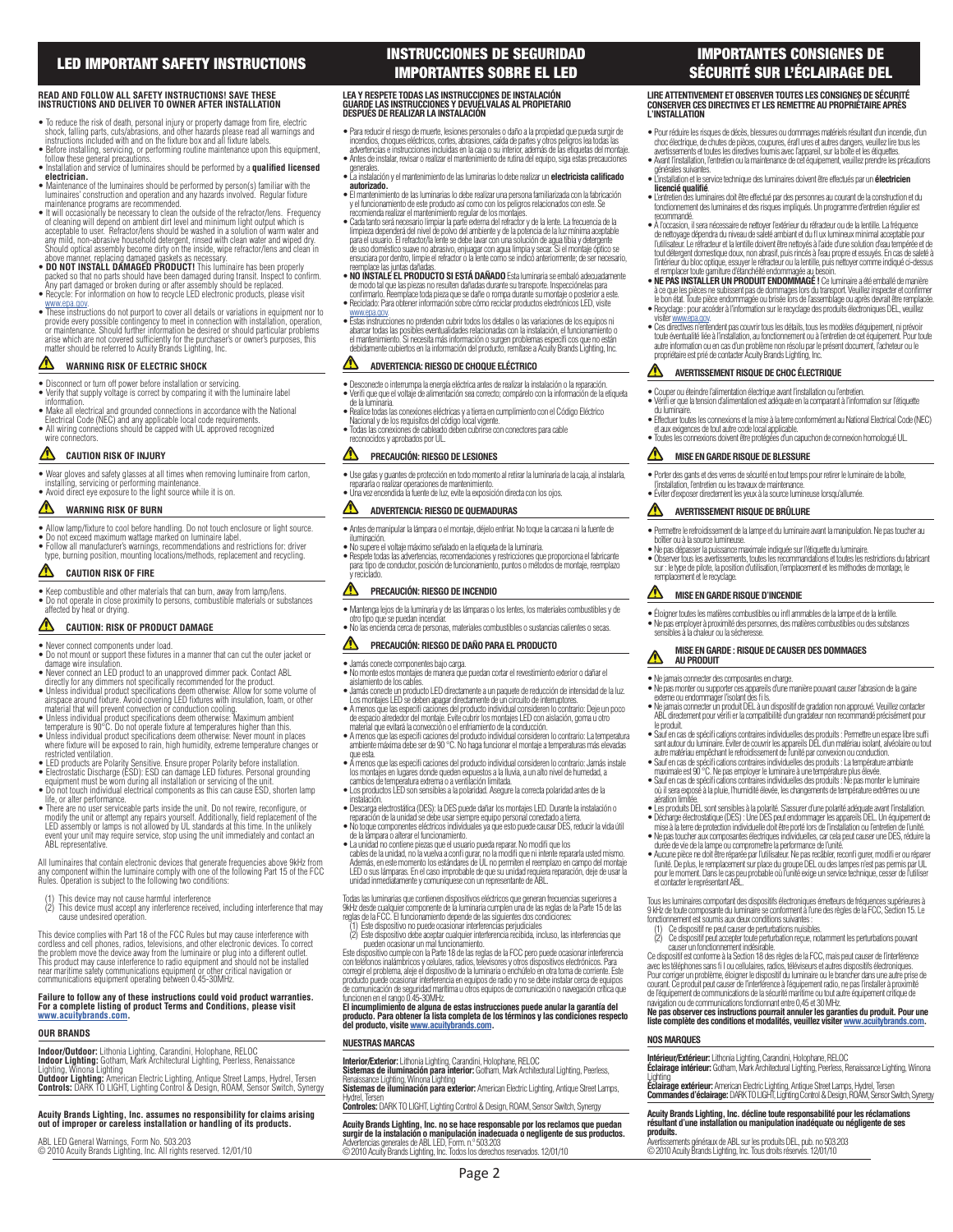## **STEP-BY-STEP GUIDE**

#### **Note: Before beginning the installation, make sure all power is off, shutting power off in breaker box to areas where downlights are to be installed is recommended.**

#### **Required Tools (not included): Safety glasses and gloves.**

1. Double check and measure the ceiling hole. Make sure it is the correct size for outside rim of the luminaire to cover the hole while still allowing the back of luminaire to sink in to the ceiling and springs to hold firmly.

 $\blacksquare$  Remove existing retrofit can if present or move it out of the way since it will not be needed for installation.

 $\blacksquare$  If new hole is to be cut, use provided hole template. Place

template over the desired location. Trace the outer ring with a pen or pencil (not included). Cut the opening with a saw (not included). (Figure 1)



2. Open the cover of the remote driver box. Push and remove one of the knockouts on the side plate.

Locate power supply leads from remote driver box and connect to power source using wago connectors (provided).

 Connect black wire to live wire, white wire to neutral wire, and green wire with ground (as shown) and secure using wago connector. Close the cover of the box. (Figure 2)





3. Connect the remote driver box to the light fixture and tighten the nut connector by hand. Arrow on the male and female parts of the connector between the driver and fixture cable should match. (Figure 3)



4. Use switch on the driver box (CCT option need to be selected before fixture installation) to select appropriate light color (27K-30K-35K-40K-50K option). (Figure 4)



Figure 4 / Figura 4 / Schéma 4

- 5. Place remote driver box thru the cut-out hole.
- **MUST follow local electric code** for rigid attachment and placement of the remote driver box. (Figure 5)

Optional Mounting Kits: Instruction sheet for new construction

plate and joist bar kit can be found at www.acuitybrands.com





Figure 5 / Figura 5 / Schéma 5<br>6. Pull the spring clip on the fixture up and through the ceiling hole and place module in the hole making sure the spring clips are holding securely. (Figure 6)

7. Turn the power back on. If the module doesn't illuminate within 5 seconds, turn power off, carefully remove the module and double check all wiring and replace. (Figure 7)



Figure 7 / Figura 7 / Schéma 7

## **WARNING**:

 DO NOT PLACE YOUR HAND UNDERNEATH SPRING CLIP DURING REMOVAL PROCESS. SNAPPING OF THE CLIPS CAN CAUSE INJU- RIES TO THE HAND. (Figure 8)



- DO NOT USE ANY OTHER DRIVER EXCEPT LITHONIA LIGHTING DRIVER THAT IS INCLUDED WITH THE FIXTURE.
- DO NOT CONNECT MULTIPLE MODULES TO ONE DRIVER.
- DO NOT OPEN THE MODULE AND SIDE PLATE OF THE REMOTE DRIVER BOX - NO SERVICEABLE PARTS INSIDE.

#### **Trouble Shooting Guide**

If this fixture fails to operate properly, use the guide below to diagnose and correct the problem.

- Verify that fixture is wired properly.
- Verify that fixture is grounded correctly.
- Verify that the line voltage at the fixture is correct.
- If further assistance is required, contact:

#### **Technical Support at: (800) 705-SERV (7378)**

This LED module does not require service or new bulbs to change.